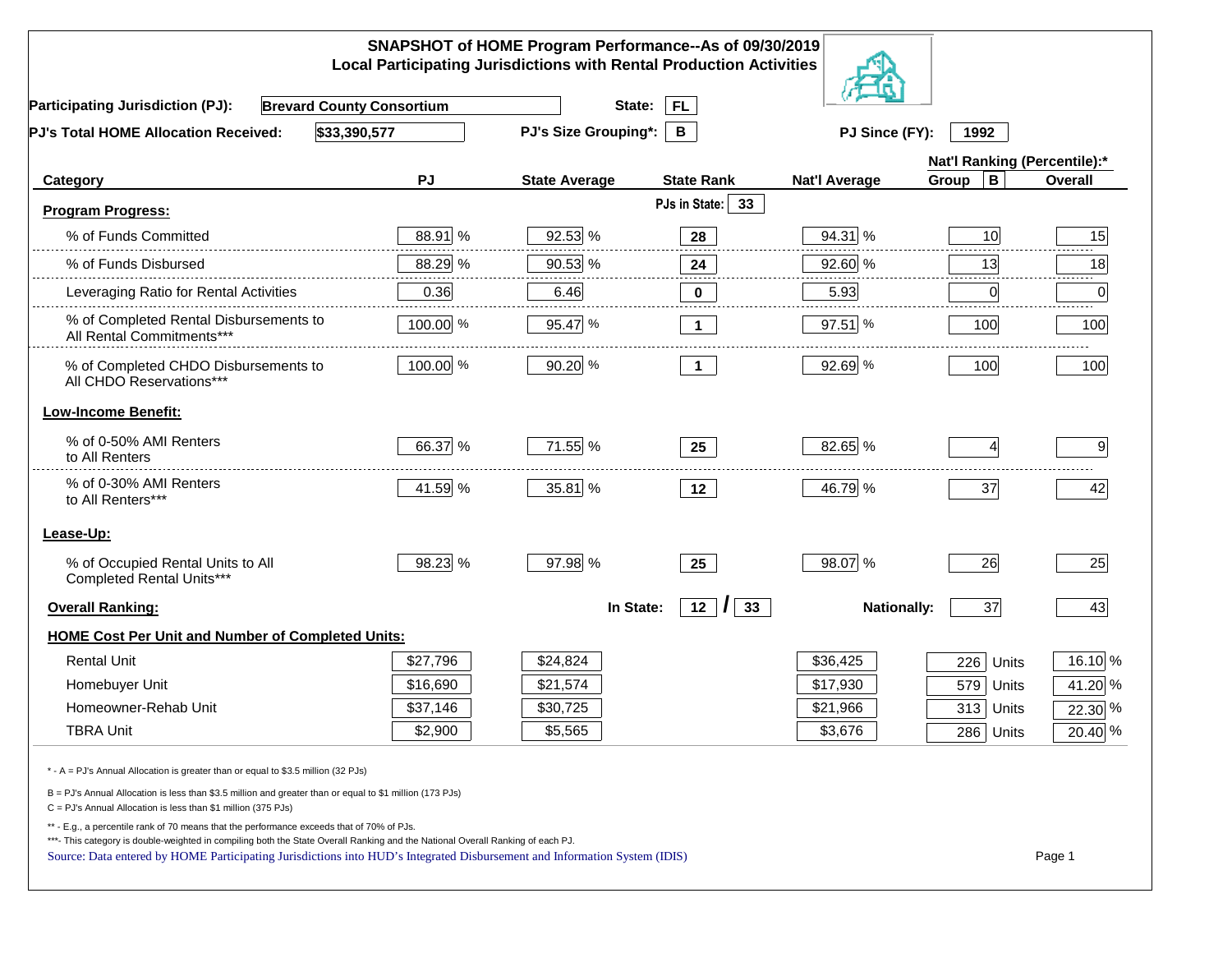|                                                                                                                           |               |               |                            |             |                        | <b>Program and Beneficiary Characteristics for Completed Units</b> |                                 |                      |                                          |             |
|---------------------------------------------------------------------------------------------------------------------------|---------------|---------------|----------------------------|-------------|------------------------|--------------------------------------------------------------------|---------------------------------|----------------------|------------------------------------------|-------------|
| <b>Participating Jurisdiction (PJ): Brevard County Consortium</b>                                                         |               |               |                            | FL          |                        |                                                                    |                                 |                      |                                          |             |
| <b>Total Development Costs:</b><br>(average reported cost per unit in                                                     |               | <b>Rental</b> | Homebuyer                  |             | <b>Homeowner</b>       |                                                                    | <b>CHDO Operating Expenses:</b> | PJ:                  |                                          | $0.0\%$     |
| PJ:<br><b>HOME-assisted projects)</b>                                                                                     |               | \$37,832      | \$78,612                   |             | \$38,574               |                                                                    | (% of allocation)               | <b>National Avg:</b> |                                          | $1.1\%$     |
| State:*                                                                                                                   |               | \$102,003     | \$103,008                  |             | \$36,883               |                                                                    |                                 |                      |                                          |             |
| National:**                                                                                                               |               | \$135,225     | \$88,236                   |             | \$26,222               |                                                                    |                                 |                      |                                          |             |
|                                                                                                                           | <b>Rental</b> |               | <b>Homebuyer Homeowner</b> | <b>TBRA</b> |                        |                                                                    |                                 |                      | <b>Rental Homebuyer Homeowner</b>        | <b>TBRA</b> |
| <b>RACE:</b>                                                                                                              | %             | %             | %                          | $\%$        | <b>HOUSEHOLD TYPE:</b> |                                                                    | ℅                               | $\%$                 | %                                        | %           |
| White:                                                                                                                    | 59.9          | 59.6          | 35.5                       | 43.4        | Single/Non-Elderly:    |                                                                    | 32.9                            | 23.8                 | 22.0                                     | 41.0        |
| <b>Black/African American:</b>                                                                                            | 36.5          | 24.0          | 60.7                       | 45.8        | Elderly:               |                                                                    | 3.6                             | 3.6                  | 44.1                                     | 36.1        |
| Asian:                                                                                                                    | 0.0           | 0.5           | 0.0                        | 2.4         |                        | <b>Related/Single Parent:</b>                                      | 33.3                            | 40.4                 | 13.4                                     | 13.3        |
| American Indian/Alaska Native:                                                                                            | 0.5           | 0.0           | 0.0                        | 0.0         |                        | <b>Related/Two Parent:</b>                                         | 6.8                             | 28.3                 | 16.0                                     | 3.6         |
| Native Hawaiian/Pacific Islander:                                                                                         | 0.0           | 0.2           | 0.3                        | 0.0         | Other:                 |                                                                    | 23.0                            | 3.5                  | 4.5                                      | 6.0         |
| American Indian/Alaska Native and White:                                                                                  | 0.0           | 0.0           | 0.0                        | 1.2         |                        |                                                                    |                                 |                      |                                          |             |
| Asian and White:                                                                                                          | 0.0           | 0.0           | 0.0                        | 0.0         |                        |                                                                    |                                 |                      |                                          |             |
| <b>Black/African American and White:</b>                                                                                  | 0.0           | 0.0           | 0.0                        | 0.0         |                        |                                                                    |                                 |                      |                                          |             |
| American Indian/Alaska Native and Black:                                                                                  | 0.0           | 0.0           | 0.0                        | 0.0         |                        |                                                                    |                                 |                      |                                          |             |
| <b>Other Multi Racial:</b>                                                                                                | 0.0           | 0.9           | 0.0                        | 0.0         |                        |                                                                    |                                 |                      |                                          |             |
| Asian/Pacific Islander:                                                                                                   | 0.0           | 0.3           | 0.0                        | 0.0         |                        |                                                                    |                                 |                      |                                          |             |
| <b>ETHNICITY:</b>                                                                                                         |               |               |                            |             |                        |                                                                    |                                 |                      |                                          |             |
| <b>Hispanic</b>                                                                                                           | 2.7           | 14.2          | 3.5                        | 7.2         |                        |                                                                    |                                 |                      |                                          |             |
| <b>HOUSEHOLD SIZE:</b>                                                                                                    |               |               |                            |             |                        | <b>SUPPLEMENTAL RENTAL ASSISTANCE:</b>                             |                                 |                      |                                          |             |
| 1 Person:                                                                                                                 | 35.1          | 22.1          | 38.3                       | 74.7        | Section 8:             |                                                                    | 5.0                             | $0.2^{#}$            |                                          |             |
| 2 Persons:                                                                                                                | 35.6          | 23.0          | 30.0                       | 21.7        | <b>HOME TBRA:</b>      |                                                                    | 0.0                             |                      |                                          |             |
| 3 Persons:                                                                                                                | 14.9          | 26.1          | 13.4                       | 2.4         | Other:                 |                                                                    | 17.1                            |                      |                                          |             |
| 4 Persons:                                                                                                                | 8.1           | 18.8          | 9.6                        | 1.2         | No Assistance:         |                                                                    | 77.9                            |                      |                                          |             |
| 5 Persons:                                                                                                                | 5.4           | 6.4           | 5.8                        | 0.0         |                        |                                                                    |                                 |                      |                                          |             |
| 6 Persons:                                                                                                                | 0.5           | 2.8           | 1.9                        | 0.0         |                        |                                                                    |                                 |                      |                                          |             |
| 7 Persons:                                                                                                                | 0.0           | 0.3           | 0.3                        | 0.0         |                        |                                                                    |                                 |                      |                                          |             |
| 8 or more Persons:                                                                                                        | 0.5           | 0.2           | 0.6                        | 0.0         |                        | # of Section 504 Compliant Units:                                  |                                 | 51                   |                                          |             |
| The State average includes all local and the State PJs within that state                                                  |               |               |                            |             |                        |                                                                    |                                 |                      |                                          |             |
| ** The National average includes all local and State PJs, and Insular Areas                                               |               |               |                            |             |                        |                                                                    |                                 |                      |                                          |             |
| # Section 8 vouchers can be used for First-Time Homebuyer Downpayment Assistance.                                         |               |               |                            |             |                        |                                                                    |                                 |                      |                                          |             |
|                                                                                                                           |               |               |                            |             |                        |                                                                    |                                 |                      | <b>HOME Program Performance SNAPSHOT</b> |             |
| Source: Data entered by HOME Participating Jurisdictions into HUD's Integrated Disbursement and Information System (IDIS) |               |               |                            |             |                        |                                                                    |                                 |                      | Page 2                                   |             |